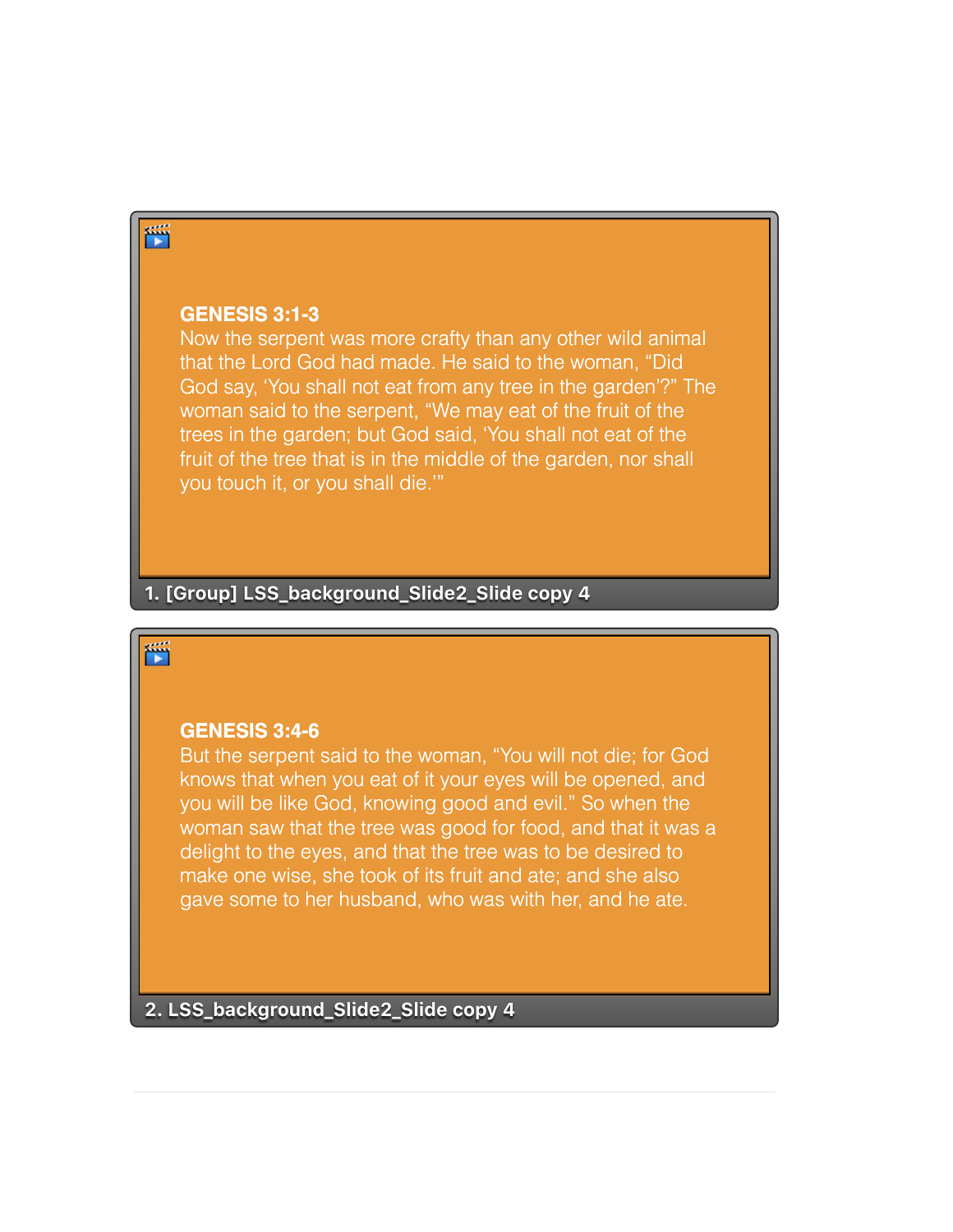#### **GENESIS 3:7-9**

Then the eyes of both were opened, and they knew that they were naked; and they sewed fig leaves together and made loincloths for themselves. They heard the sound of the Lord God walking in the garden at the time of the evening breeze, and the man and his wife hid themselves from the presence of the Lord God among the trees of the garden. But the Lord God called to the man, and said to him, "Where are you?"

**3. LSS\_background\_Slide2\_Slide copy 4**

## 鄑

#### **GENESIS 3:10-13**

He said "I heard the sounds of You in the garden, and I was afraid because I was naked; so I hid myself". And He said, "Who told you that you were naked? Have you eaten from the tree of which I commanded you not to eat? The man said, "The woman whom You gave to be with me, she gave me from the tree, and I ate." Then the Lord God said to the woman, "What is this you have done? And the woman said, "The serpent deceived me, and I ate."

**4. LSS\_background\_Slide2\_Slide copy 4**

简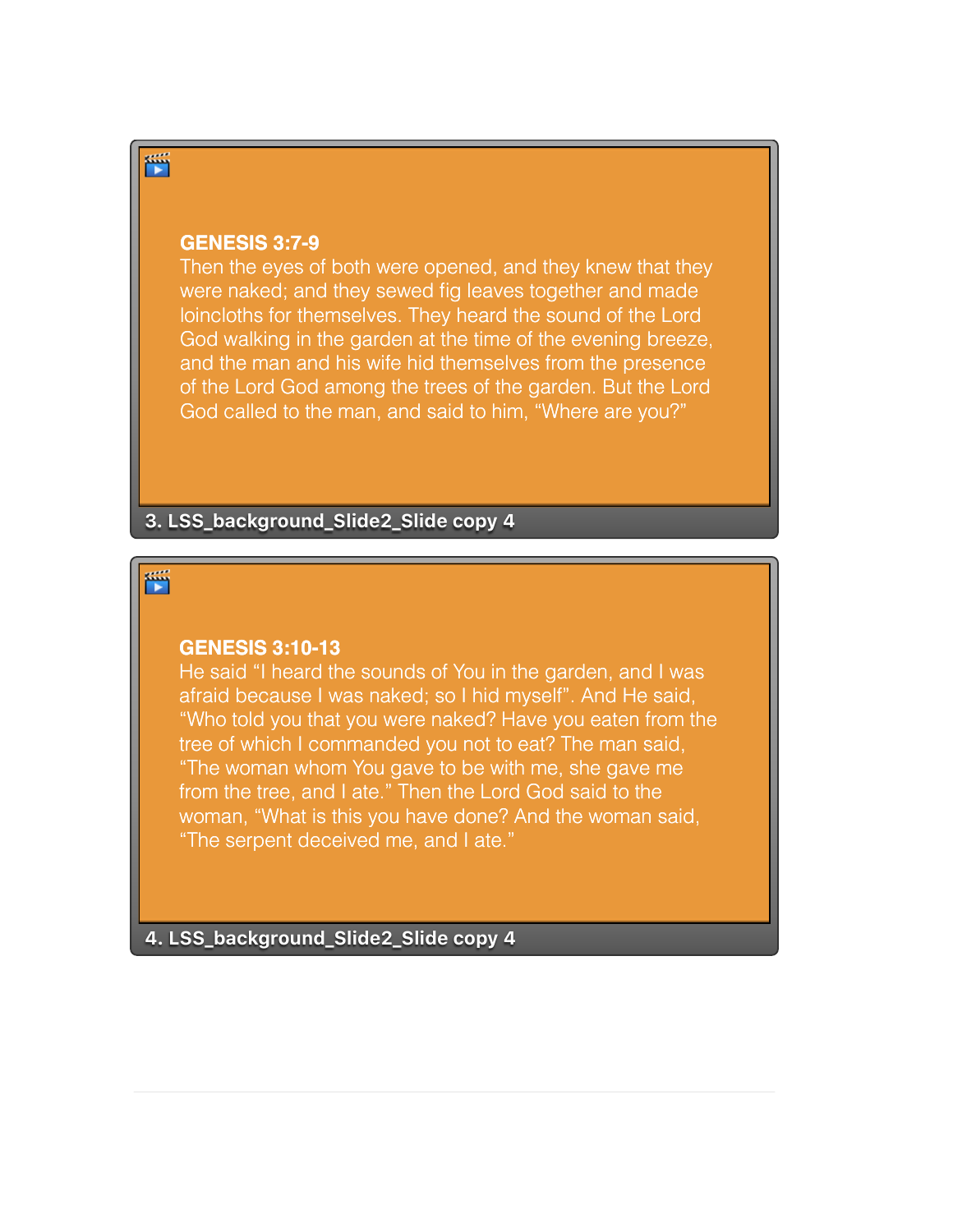

Love is ascribing worth to another at cost to oneself.

Judgement is ascribing worth to yourself at cost to another.

**6. LSS\_background\_Slide2\_Slide copy 4**